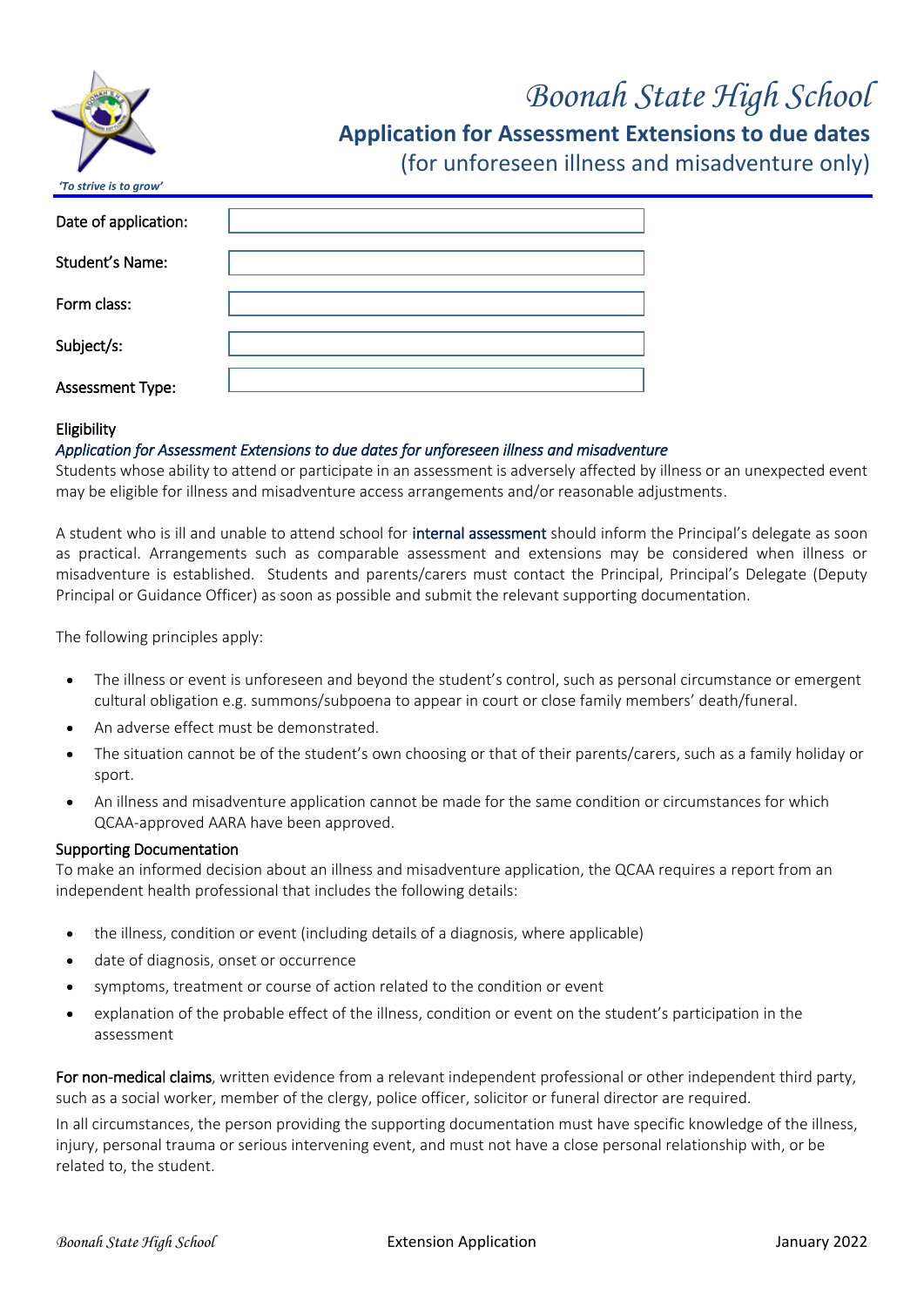#### Currency of supporting documentation

Supporting documentation must cover the date of the assessment for which the application is made.

#### Timelines for application

Applications for internal assessments must be submitted as close to the assessment event as possible.

#### Identify why you are applying for an *Application for Assessment Extensions to due dates for unforeseen illness and misadventure?*

Provide details of disability, impairment, medical condition or other circumstances:

#### Parent Acknowledgement:

I have discussed this application with my child and I support the request for an *Application for Assessment Extensions to due dates for unforeseen illness and misadventure*. I acknowledge that this application is subject to approval from the Principal (or delegate) in line with school and QCAA policies.

| Parent Signature:  | Date: |  |
|--------------------|-------|--|
| Student Signature: | Date: |  |

Submit this application with any necessary documentation to the Head of the Department of the subject of which you are applying for an extension.

| To be completed by school staff:                                                   |                                                              |
|------------------------------------------------------------------------------------|--------------------------------------------------------------|
| Impact of condition:                                                               |                                                              |
| Assessment covered by this application:                                            |                                                              |
| Supported by:                                                                      |                                                              |
| Head of Department:<br><u> 1980 - Jan Barbara, manazarta bashkar a shekara t</u>   | New Due Date: New Due Date:                                  |
| Subject:                                                                           | Date signed:<br>the control of the control of the control of |
| Principal's Delegate:<br><u> 1980 - Jan Barbara, manazarta da kasar Indonesia.</u> | Date signed:<br><u> 1980 - Jan Barbarat, politik a</u>       |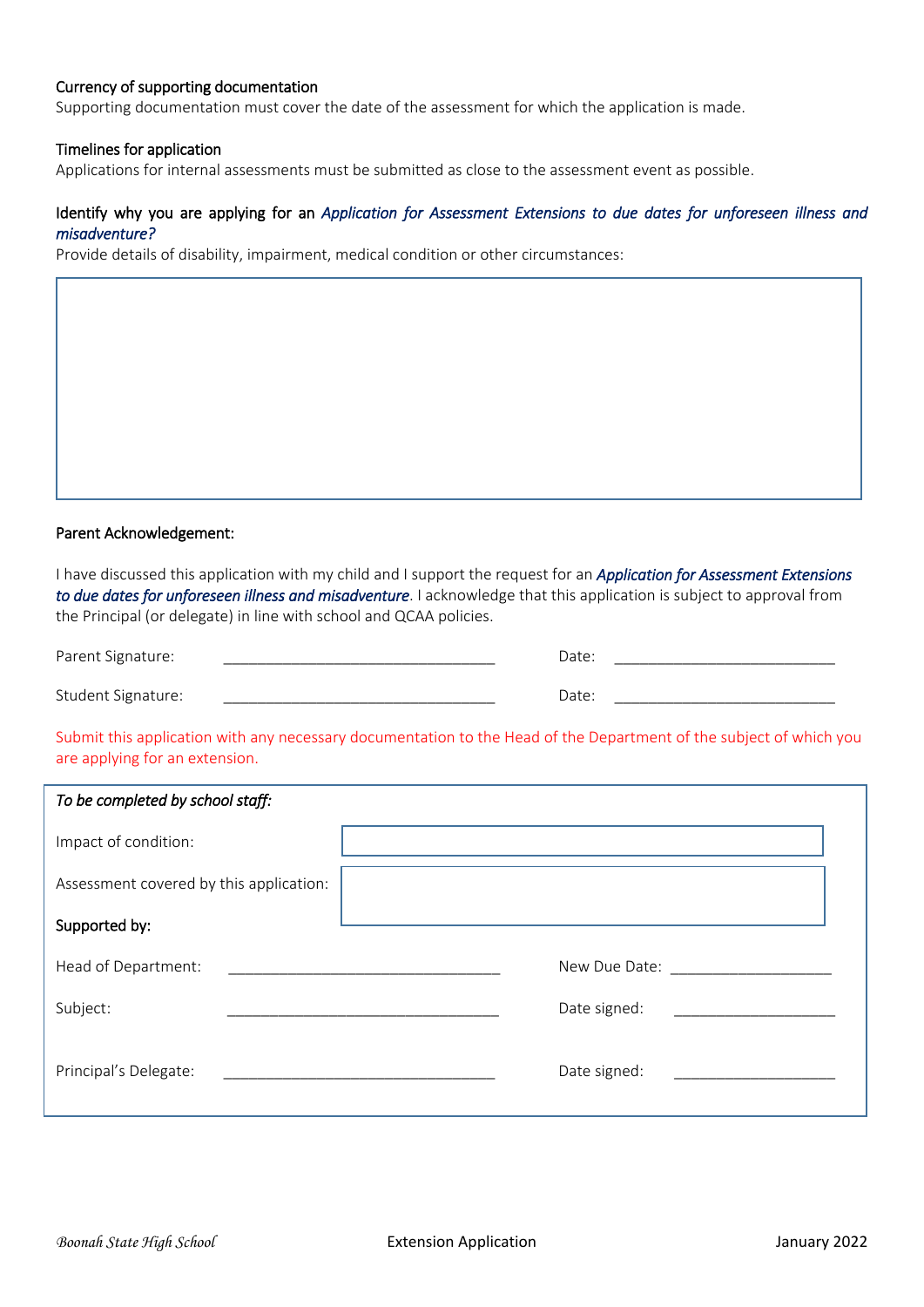

# *Boonah State High School* **Confidential Medical Report** (for unforeseen illness and misadventure only)

Medical reports may only be completed by the student's general practitioner (GP), medical specialist, or psychologist (registered under Queensland's *Medical Practitioners Registration Act 2001* and/or Queensland's *Psychologists Registration Act 2001*). The health professional providing a report must not be related to the student or employed by the school. The information provided needs to be current and relate to the relevant assessment item/period.

Information in this report is treated in strictest confidence and is only used for the purpose of determining the student's *Application for Assessment Extensions to due dates for unforeseen illness and misadventure*. If the health professional does not use this report form, they must supply a current medical report containing all of the following information.

| <b>Student Name:</b> |  |
|----------------------|--|
| Form class:          |  |

# Parent Acknowledgement:

I give permission for my health professional to provide information concerning this application to Boonah State High School.

| Parent Signature:  | Date: |  |
|--------------------|-------|--|
| Student Signature: | Date: |  |

You are applying for:

 $\Box$  Illness and misadventure (for unforeseen circumstances) Health professionals complete Part A and Part B – illness and misadventure, and complete and sign the Health professional details.

Submit this completed report as part of an *Application for Assessment Extensions to due dates for unforeseen illness and misadventure.* 

# **Health professional details**

| Name:                     |       |
|---------------------------|-------|
| Profession:               |       |
| Phone:                    |       |
| Specialty/qualifications: |       |
| (if applicable)           |       |
| Place of work:            |       |
| Registration number:      |       |
| Practice stamp:           |       |
| (if applicable)           |       |
| Signature:                | Date: |